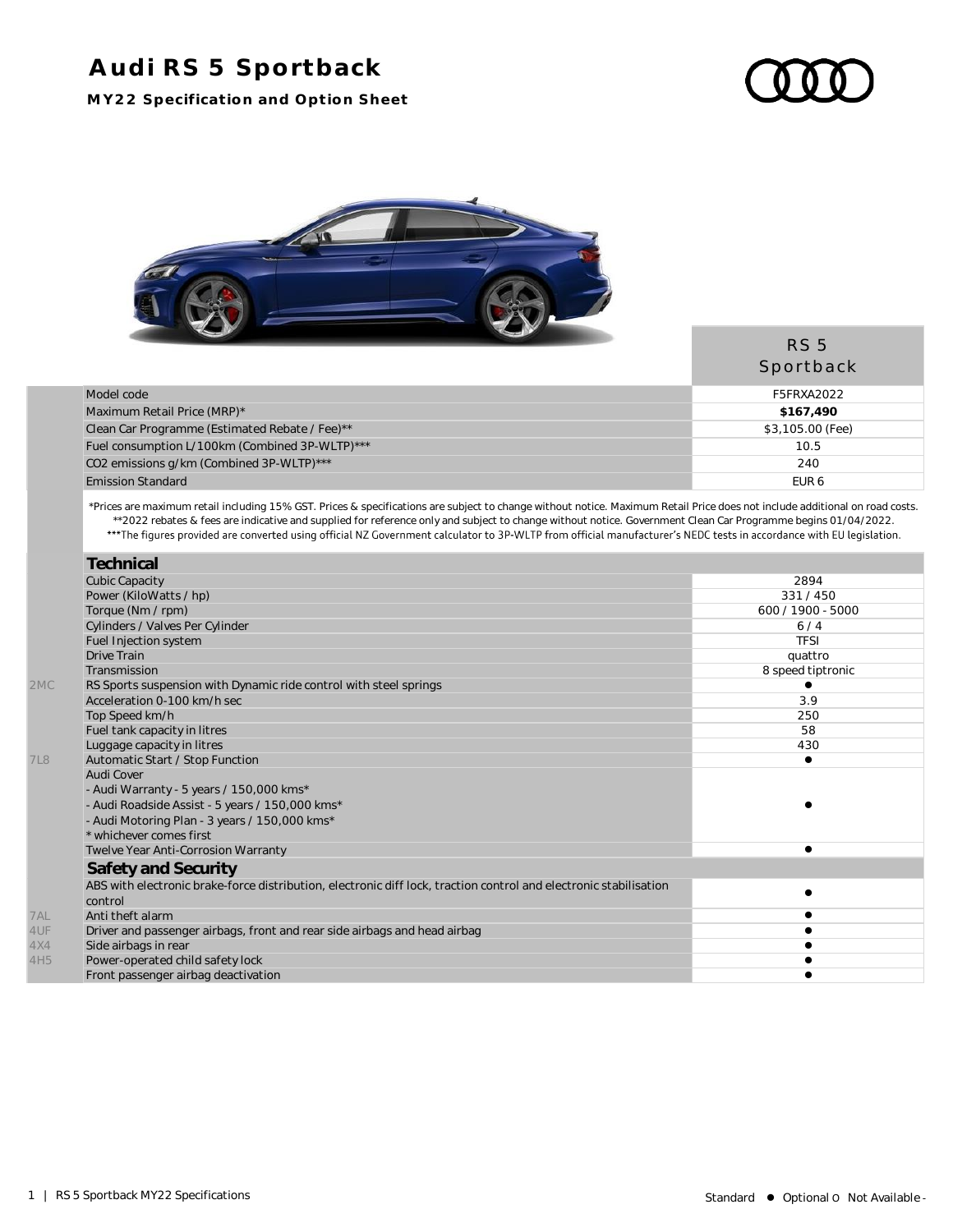

| Model code<br>F5FRXA2022<br>Maximum Retail Price (MRP)*<br>\$167,490<br>Driver Assistance Systems<br>611<br>Audi Active Lane Assist<br>$\bullet$<br><b>6K8</b><br>Audi pre-sense city<br>$\bullet$<br>7W3<br>Audi pre-sense rear<br>Audi Side Assist<br>7Y1<br>e<br>Cross traffic assist rear<br>Audi adaptive cruise control with speed limiter<br>8T8<br>Exit warning<br>Park assist with parking aid plus<br>7X5<br>KA6<br>360 degree camera system (front, rear and side cameras)<br>Turn assist<br>Wheels<br>V79<br>Alloy Wheels<br>20" alloys in 5-arm flag style<br>275 / 30 R20<br>Tyres<br>1KR/1LX<br>Red brake callipers<br>Ò<br><b>1G5</b><br>Space saving spare wheel<br>$\bullet$<br>Tool kit and car jack<br><b>1S1</b><br>$\bullet$<br><b>7K9</b><br>Tyre pressure monitoring system<br>0<br>Exterior<br>6XL<br>Exterior mirrors, electrically adjustable, folding, heated, auto dimming, with memory function<br>$\bullet$<br>6FT<br>Exterior mirror housings in Matte Aluminum Look RS Audi Sport<br>OP6<br>RS Sports exhaust<br>e<br>RS bumpers in matte aluminum/high-gloss black<br>5L1<br>$\bullet$<br>Matrix LED headlamps with dynamic turn signal and Headlamp washer<br>81Y/8G4<br>Light and rain sensor<br>Ō<br>Separate daytime running lights<br>8K4<br>LED rear combination lamps with dynamic turn signal<br>8VP<br>QL5<br>Privacy glass<br>$\bullet$<br>4ZL<br>Aluminium Matt styling package<br>$\bullet$<br>Metallic Paint<br><b>NCO</b><br>Audi Exclusive Paint<br><b>POA</b><br>Luggage compartment lid, automatically opening and closing<br>$\bullet$<br><b>4E7</b><br>Seats and Upholstery<br>S sports front seats<br>Q4Q<br>Electric front seats with pneumatically adjustable lumbar support with massage feature for the front seats, and<br>3L4/8I6<br>memory function for driver's seat<br><b>Heated front seats</b><br>4A3<br>Ō<br>3NT<br>Split folding rear seat<br>$\bullet$<br>3G4/3B3 ISOFIX child seat mounting and Top Tether anchorage points for outer rear seats<br>N <sub>1</sub> H<br>Leather upholstery - Fine nappa leather and trim with honeycomb pattern<br>$\bullet$ |  | RS <sub>5</sub> |
|-----------------------------------------------------------------------------------------------------------------------------------------------------------------------------------------------------------------------------------------------------------------------------------------------------------------------------------------------------------------------------------------------------------------------------------------------------------------------------------------------------------------------------------------------------------------------------------------------------------------------------------------------------------------------------------------------------------------------------------------------------------------------------------------------------------------------------------------------------------------------------------------------------------------------------------------------------------------------------------------------------------------------------------------------------------------------------------------------------------------------------------------------------------------------------------------------------------------------------------------------------------------------------------------------------------------------------------------------------------------------------------------------------------------------------------------------------------------------------------------------------------------------------------------------------------------------------------------------------------------------------------------------------------------------------------------------------------------------------------------------------------------------------------------------------------------------------------------------------------------------------------------------------------------------------------------------------------------------------------------------------------------------------------------------------------------------------------------------------------------------------------|--|-----------------|
|                                                                                                                                                                                                                                                                                                                                                                                                                                                                                                                                                                                                                                                                                                                                                                                                                                                                                                                                                                                                                                                                                                                                                                                                                                                                                                                                                                                                                                                                                                                                                                                                                                                                                                                                                                                                                                                                                                                                                                                                                                                                                                                                   |  | Sportback       |
|                                                                                                                                                                                                                                                                                                                                                                                                                                                                                                                                                                                                                                                                                                                                                                                                                                                                                                                                                                                                                                                                                                                                                                                                                                                                                                                                                                                                                                                                                                                                                                                                                                                                                                                                                                                                                                                                                                                                                                                                                                                                                                                                   |  |                 |
|                                                                                                                                                                                                                                                                                                                                                                                                                                                                                                                                                                                                                                                                                                                                                                                                                                                                                                                                                                                                                                                                                                                                                                                                                                                                                                                                                                                                                                                                                                                                                                                                                                                                                                                                                                                                                                                                                                                                                                                                                                                                                                                                   |  |                 |
|                                                                                                                                                                                                                                                                                                                                                                                                                                                                                                                                                                                                                                                                                                                                                                                                                                                                                                                                                                                                                                                                                                                                                                                                                                                                                                                                                                                                                                                                                                                                                                                                                                                                                                                                                                                                                                                                                                                                                                                                                                                                                                                                   |  |                 |
|                                                                                                                                                                                                                                                                                                                                                                                                                                                                                                                                                                                                                                                                                                                                                                                                                                                                                                                                                                                                                                                                                                                                                                                                                                                                                                                                                                                                                                                                                                                                                                                                                                                                                                                                                                                                                                                                                                                                                                                                                                                                                                                                   |  |                 |
|                                                                                                                                                                                                                                                                                                                                                                                                                                                                                                                                                                                                                                                                                                                                                                                                                                                                                                                                                                                                                                                                                                                                                                                                                                                                                                                                                                                                                                                                                                                                                                                                                                                                                                                                                                                                                                                                                                                                                                                                                                                                                                                                   |  |                 |
|                                                                                                                                                                                                                                                                                                                                                                                                                                                                                                                                                                                                                                                                                                                                                                                                                                                                                                                                                                                                                                                                                                                                                                                                                                                                                                                                                                                                                                                                                                                                                                                                                                                                                                                                                                                                                                                                                                                                                                                                                                                                                                                                   |  |                 |
|                                                                                                                                                                                                                                                                                                                                                                                                                                                                                                                                                                                                                                                                                                                                                                                                                                                                                                                                                                                                                                                                                                                                                                                                                                                                                                                                                                                                                                                                                                                                                                                                                                                                                                                                                                                                                                                                                                                                                                                                                                                                                                                                   |  |                 |
|                                                                                                                                                                                                                                                                                                                                                                                                                                                                                                                                                                                                                                                                                                                                                                                                                                                                                                                                                                                                                                                                                                                                                                                                                                                                                                                                                                                                                                                                                                                                                                                                                                                                                                                                                                                                                                                                                                                                                                                                                                                                                                                                   |  |                 |
|                                                                                                                                                                                                                                                                                                                                                                                                                                                                                                                                                                                                                                                                                                                                                                                                                                                                                                                                                                                                                                                                                                                                                                                                                                                                                                                                                                                                                                                                                                                                                                                                                                                                                                                                                                                                                                                                                                                                                                                                                                                                                                                                   |  |                 |
|                                                                                                                                                                                                                                                                                                                                                                                                                                                                                                                                                                                                                                                                                                                                                                                                                                                                                                                                                                                                                                                                                                                                                                                                                                                                                                                                                                                                                                                                                                                                                                                                                                                                                                                                                                                                                                                                                                                                                                                                                                                                                                                                   |  |                 |
|                                                                                                                                                                                                                                                                                                                                                                                                                                                                                                                                                                                                                                                                                                                                                                                                                                                                                                                                                                                                                                                                                                                                                                                                                                                                                                                                                                                                                                                                                                                                                                                                                                                                                                                                                                                                                                                                                                                                                                                                                                                                                                                                   |  |                 |
|                                                                                                                                                                                                                                                                                                                                                                                                                                                                                                                                                                                                                                                                                                                                                                                                                                                                                                                                                                                                                                                                                                                                                                                                                                                                                                                                                                                                                                                                                                                                                                                                                                                                                                                                                                                                                                                                                                                                                                                                                                                                                                                                   |  |                 |
|                                                                                                                                                                                                                                                                                                                                                                                                                                                                                                                                                                                                                                                                                                                                                                                                                                                                                                                                                                                                                                                                                                                                                                                                                                                                                                                                                                                                                                                                                                                                                                                                                                                                                                                                                                                                                                                                                                                                                                                                                                                                                                                                   |  |                 |
|                                                                                                                                                                                                                                                                                                                                                                                                                                                                                                                                                                                                                                                                                                                                                                                                                                                                                                                                                                                                                                                                                                                                                                                                                                                                                                                                                                                                                                                                                                                                                                                                                                                                                                                                                                                                                                                                                                                                                                                                                                                                                                                                   |  |                 |
|                                                                                                                                                                                                                                                                                                                                                                                                                                                                                                                                                                                                                                                                                                                                                                                                                                                                                                                                                                                                                                                                                                                                                                                                                                                                                                                                                                                                                                                                                                                                                                                                                                                                                                                                                                                                                                                                                                                                                                                                                                                                                                                                   |  |                 |
|                                                                                                                                                                                                                                                                                                                                                                                                                                                                                                                                                                                                                                                                                                                                                                                                                                                                                                                                                                                                                                                                                                                                                                                                                                                                                                                                                                                                                                                                                                                                                                                                                                                                                                                                                                                                                                                                                                                                                                                                                                                                                                                                   |  |                 |
|                                                                                                                                                                                                                                                                                                                                                                                                                                                                                                                                                                                                                                                                                                                                                                                                                                                                                                                                                                                                                                                                                                                                                                                                                                                                                                                                                                                                                                                                                                                                                                                                                                                                                                                                                                                                                                                                                                                                                                                                                                                                                                                                   |  |                 |
|                                                                                                                                                                                                                                                                                                                                                                                                                                                                                                                                                                                                                                                                                                                                                                                                                                                                                                                                                                                                                                                                                                                                                                                                                                                                                                                                                                                                                                                                                                                                                                                                                                                                                                                                                                                                                                                                                                                                                                                                                                                                                                                                   |  |                 |
|                                                                                                                                                                                                                                                                                                                                                                                                                                                                                                                                                                                                                                                                                                                                                                                                                                                                                                                                                                                                                                                                                                                                                                                                                                                                                                                                                                                                                                                                                                                                                                                                                                                                                                                                                                                                                                                                                                                                                                                                                                                                                                                                   |  |                 |
|                                                                                                                                                                                                                                                                                                                                                                                                                                                                                                                                                                                                                                                                                                                                                                                                                                                                                                                                                                                                                                                                                                                                                                                                                                                                                                                                                                                                                                                                                                                                                                                                                                                                                                                                                                                                                                                                                                                                                                                                                                                                                                                                   |  |                 |
|                                                                                                                                                                                                                                                                                                                                                                                                                                                                                                                                                                                                                                                                                                                                                                                                                                                                                                                                                                                                                                                                                                                                                                                                                                                                                                                                                                                                                                                                                                                                                                                                                                                                                                                                                                                                                                                                                                                                                                                                                                                                                                                                   |  |                 |
|                                                                                                                                                                                                                                                                                                                                                                                                                                                                                                                                                                                                                                                                                                                                                                                                                                                                                                                                                                                                                                                                                                                                                                                                                                                                                                                                                                                                                                                                                                                                                                                                                                                                                                                                                                                                                                                                                                                                                                                                                                                                                                                                   |  |                 |
|                                                                                                                                                                                                                                                                                                                                                                                                                                                                                                                                                                                                                                                                                                                                                                                                                                                                                                                                                                                                                                                                                                                                                                                                                                                                                                                                                                                                                                                                                                                                                                                                                                                                                                                                                                                                                                                                                                                                                                                                                                                                                                                                   |  |                 |
|                                                                                                                                                                                                                                                                                                                                                                                                                                                                                                                                                                                                                                                                                                                                                                                                                                                                                                                                                                                                                                                                                                                                                                                                                                                                                                                                                                                                                                                                                                                                                                                                                                                                                                                                                                                                                                                                                                                                                                                                                                                                                                                                   |  |                 |
|                                                                                                                                                                                                                                                                                                                                                                                                                                                                                                                                                                                                                                                                                                                                                                                                                                                                                                                                                                                                                                                                                                                                                                                                                                                                                                                                                                                                                                                                                                                                                                                                                                                                                                                                                                                                                                                                                                                                                                                                                                                                                                                                   |  |                 |
|                                                                                                                                                                                                                                                                                                                                                                                                                                                                                                                                                                                                                                                                                                                                                                                                                                                                                                                                                                                                                                                                                                                                                                                                                                                                                                                                                                                                                                                                                                                                                                                                                                                                                                                                                                                                                                                                                                                                                                                                                                                                                                                                   |  |                 |
|                                                                                                                                                                                                                                                                                                                                                                                                                                                                                                                                                                                                                                                                                                                                                                                                                                                                                                                                                                                                                                                                                                                                                                                                                                                                                                                                                                                                                                                                                                                                                                                                                                                                                                                                                                                                                                                                                                                                                                                                                                                                                                                                   |  |                 |
|                                                                                                                                                                                                                                                                                                                                                                                                                                                                                                                                                                                                                                                                                                                                                                                                                                                                                                                                                                                                                                                                                                                                                                                                                                                                                                                                                                                                                                                                                                                                                                                                                                                                                                                                                                                                                                                                                                                                                                                                                                                                                                                                   |  |                 |
|                                                                                                                                                                                                                                                                                                                                                                                                                                                                                                                                                                                                                                                                                                                                                                                                                                                                                                                                                                                                                                                                                                                                                                                                                                                                                                                                                                                                                                                                                                                                                                                                                                                                                                                                                                                                                                                                                                                                                                                                                                                                                                                                   |  |                 |
|                                                                                                                                                                                                                                                                                                                                                                                                                                                                                                                                                                                                                                                                                                                                                                                                                                                                                                                                                                                                                                                                                                                                                                                                                                                                                                                                                                                                                                                                                                                                                                                                                                                                                                                                                                                                                                                                                                                                                                                                                                                                                                                                   |  |                 |
|                                                                                                                                                                                                                                                                                                                                                                                                                                                                                                                                                                                                                                                                                                                                                                                                                                                                                                                                                                                                                                                                                                                                                                                                                                                                                                                                                                                                                                                                                                                                                                                                                                                                                                                                                                                                                                                                                                                                                                                                                                                                                                                                   |  |                 |
|                                                                                                                                                                                                                                                                                                                                                                                                                                                                                                                                                                                                                                                                                                                                                                                                                                                                                                                                                                                                                                                                                                                                                                                                                                                                                                                                                                                                                                                                                                                                                                                                                                                                                                                                                                                                                                                                                                                                                                                                                                                                                                                                   |  |                 |
|                                                                                                                                                                                                                                                                                                                                                                                                                                                                                                                                                                                                                                                                                                                                                                                                                                                                                                                                                                                                                                                                                                                                                                                                                                                                                                                                                                                                                                                                                                                                                                                                                                                                                                                                                                                                                                                                                                                                                                                                                                                                                                                                   |  |                 |
|                                                                                                                                                                                                                                                                                                                                                                                                                                                                                                                                                                                                                                                                                                                                                                                                                                                                                                                                                                                                                                                                                                                                                                                                                                                                                                                                                                                                                                                                                                                                                                                                                                                                                                                                                                                                                                                                                                                                                                                                                                                                                                                                   |  |                 |
|                                                                                                                                                                                                                                                                                                                                                                                                                                                                                                                                                                                                                                                                                                                                                                                                                                                                                                                                                                                                                                                                                                                                                                                                                                                                                                                                                                                                                                                                                                                                                                                                                                                                                                                                                                                                                                                                                                                                                                                                                                                                                                                                   |  |                 |
|                                                                                                                                                                                                                                                                                                                                                                                                                                                                                                                                                                                                                                                                                                                                                                                                                                                                                                                                                                                                                                                                                                                                                                                                                                                                                                                                                                                                                                                                                                                                                                                                                                                                                                                                                                                                                                                                                                                                                                                                                                                                                                                                   |  |                 |
|                                                                                                                                                                                                                                                                                                                                                                                                                                                                                                                                                                                                                                                                                                                                                                                                                                                                                                                                                                                                                                                                                                                                                                                                                                                                                                                                                                                                                                                                                                                                                                                                                                                                                                                                                                                                                                                                                                                                                                                                                                                                                                                                   |  |                 |
|                                                                                                                                                                                                                                                                                                                                                                                                                                                                                                                                                                                                                                                                                                                                                                                                                                                                                                                                                                                                                                                                                                                                                                                                                                                                                                                                                                                                                                                                                                                                                                                                                                                                                                                                                                                                                                                                                                                                                                                                                                                                                                                                   |  |                 |
|                                                                                                                                                                                                                                                                                                                                                                                                                                                                                                                                                                                                                                                                                                                                                                                                                                                                                                                                                                                                                                                                                                                                                                                                                                                                                                                                                                                                                                                                                                                                                                                                                                                                                                                                                                                                                                                                                                                                                                                                                                                                                                                                   |  |                 |
|                                                                                                                                                                                                                                                                                                                                                                                                                                                                                                                                                                                                                                                                                                                                                                                                                                                                                                                                                                                                                                                                                                                                                                                                                                                                                                                                                                                                                                                                                                                                                                                                                                                                                                                                                                                                                                                                                                                                                                                                                                                                                                                                   |  |                 |
|                                                                                                                                                                                                                                                                                                                                                                                                                                                                                                                                                                                                                                                                                                                                                                                                                                                                                                                                                                                                                                                                                                                                                                                                                                                                                                                                                                                                                                                                                                                                                                                                                                                                                                                                                                                                                                                                                                                                                                                                                                                                                                                                   |  |                 |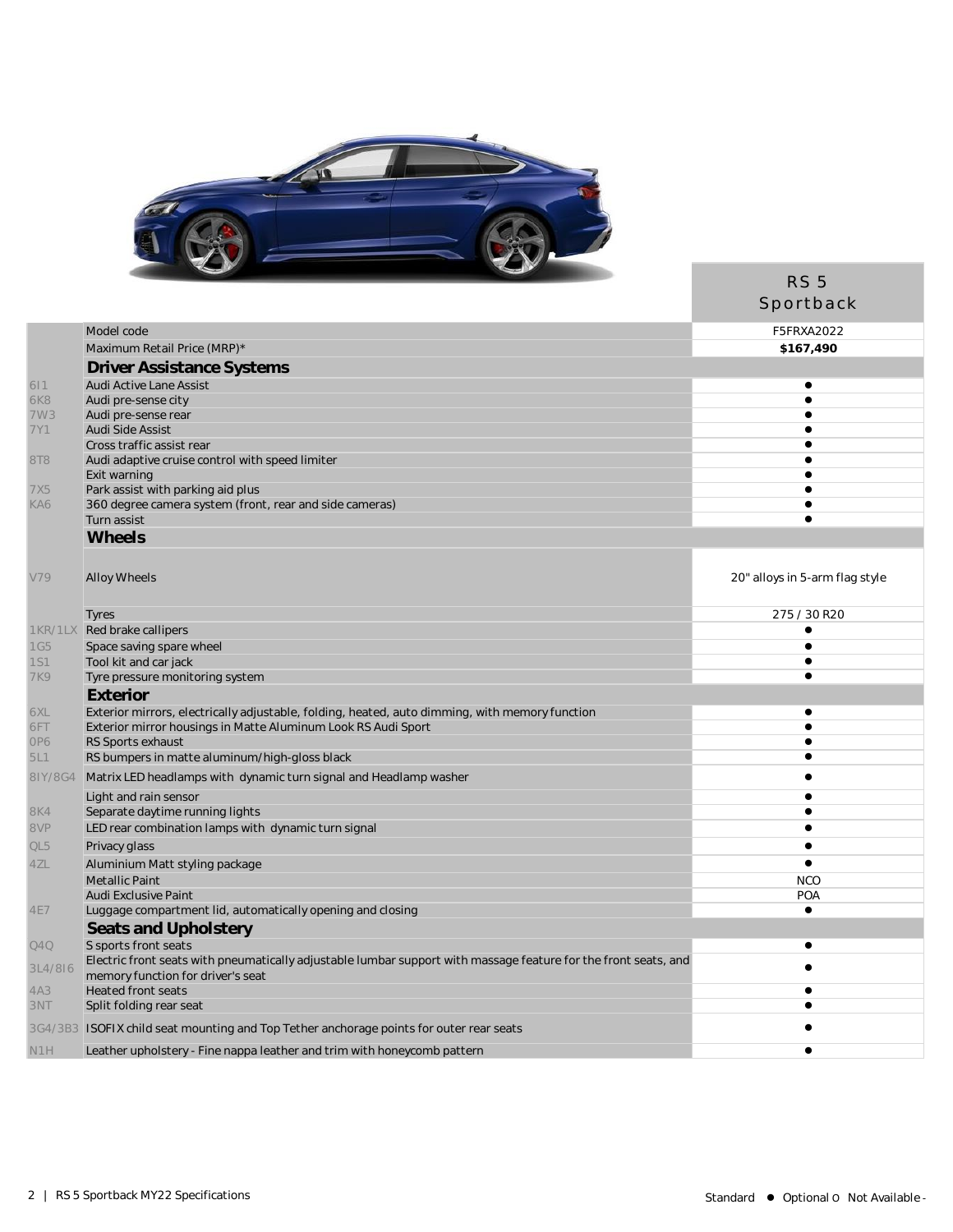

|                 |                                                                                                                                                                                   | RS <sub>5</sub><br>Sportback      |
|-----------------|-----------------------------------------------------------------------------------------------------------------------------------------------------------------------------------|-----------------------------------|
|                 | Model code                                                                                                                                                                        | F5FRXA2022                        |
|                 | Maximum Retail Price (MRP)*                                                                                                                                                       | \$167,490                         |
|                 | <b>Interior</b>                                                                                                                                                                   |                                   |
| 9AQ             | Automatic air conditioning - three zone                                                                                                                                           | $\bullet$                         |
|                 | Audi Drive Select - configure the vehicle characteristics via modes Auto, Comfort, Dynamic, Efficiency and                                                                        |                                   |
| 2H1             | Individual                                                                                                                                                                        |                                   |
|                 | <b>Audi Connect</b>                                                                                                                                                               |                                   |
|                 | Audi Connect Data Module (IV8)                                                                                                                                                    |                                   |
|                 | - Audi Connect Enabler                                                                                                                                                            |                                   |
|                 | - Audi Connect SIM                                                                                                                                                                |                                   |
|                 | - WiFi Hotspot (excl. data)                                                                                                                                                       |                                   |
|                 | - Audi connect Navigation and infotainment plus (3 years) (IT3)                                                                                                                   |                                   |
|                 | - Online search for navigation destinations                                                                                                                                       |                                   |
|                 | - Detailed Point of Interest display                                                                                                                                              |                                   |
|                 | - Online traffic information                                                                                                                                                      |                                   |
|                 | - Online parking information                                                                                                                                                      |                                   |
|                 | - Weather information                                                                                                                                                             |                                   |
| <b>IV8/IT3</b>  | - myAudi Navigation                                                                                                                                                               |                                   |
| $/$ IW3         | - Navigation with Google Earth                                                                                                                                                    |                                   |
|                 | - Map update online                                                                                                                                                               |                                   |
|                 | <u>- Safety &amp; Service (10 years) (IW3)</u>                                                                                                                                    |                                   |
|                 | - Audi Service Request                                                                                                                                                            |                                   |
|                 | - Audi Roadside Assistant                                                                                                                                                         |                                   |
|                 | - Emergency Call                                                                                                                                                                  |                                   |
|                 | - Security & Convenience (3 years)                                                                                                                                                |                                   |
|                 | - Vehicle Status Report<br>- Car Finder                                                                                                                                           |                                   |
|                 | - Theft Alarm Notification                                                                                                                                                        |                                   |
|                 | - Remote Lock / Unlock                                                                                                                                                            |                                   |
|                 | - Remote Horn & Light                                                                                                                                                             |                                   |
|                 | - Geofencing, Speed Alert                                                                                                                                                         |                                   |
| IU1             | Audi Smartphone Interface including 2 USB ports                                                                                                                                   | $\bullet$                         |
| 9JE             | USB charging interface for rear seat passengers                                                                                                                                   | $\bullet$                         |
| <b>9S8</b>      | Audi Virtual Cockpit - Fully digital instrument cluster, with 12.3" high resolution LCD screen.                                                                                   |                                   |
| 9VS             | Bang & Olufsen Sound system with 3D sound                                                                                                                                         | $\bullet$                         |
| 4F <sub>2</sub> | Comfort key - keyless access and start                                                                                                                                            |                                   |
| 6E3             | Front centre armrest (comfort) - tilt and longitudinal adjustment                                                                                                                 | $\bullet$                         |
| 6NQ             | <b>Headliner in Black Fabric</b>                                                                                                                                                  |                                   |
| 5MD             | Dashboard Inserts                                                                                                                                                                 | Aluminium Race, Anthracite bright |
| KS1             | Head-up display                                                                                                                                                                   | $\bullet$                         |
| 4L6             | Interior mirror, auto dimming                                                                                                                                                     | $\bullet$                         |
| 1XP             | Steering wheel - 3 spoke sports design, multifunction with shift paddles and heating                                                                                              | $\bullet$                         |
|                 | Storage compartment and luggage compartment package - storage net on back of front seats, centre armrest                                                                          |                                   |
| QE1             | in rear with cupholders (when folded), driver's side storage compartment and lockable glove box. In luggage                                                                       |                                   |
|                 | compartment - luggage net, two bag hooks and 12v power outlet.<br>Ambient lighting package - including 3 predefined colour profiles. LED lighting for cupholders, centre console, |                                   |
| QQ2             | footwells, door pockets, door lighting.                                                                                                                                           |                                   |
| 7UG             | MMI Navigation Plus with MMI touch                                                                                                                                                | $\bullet$                         |